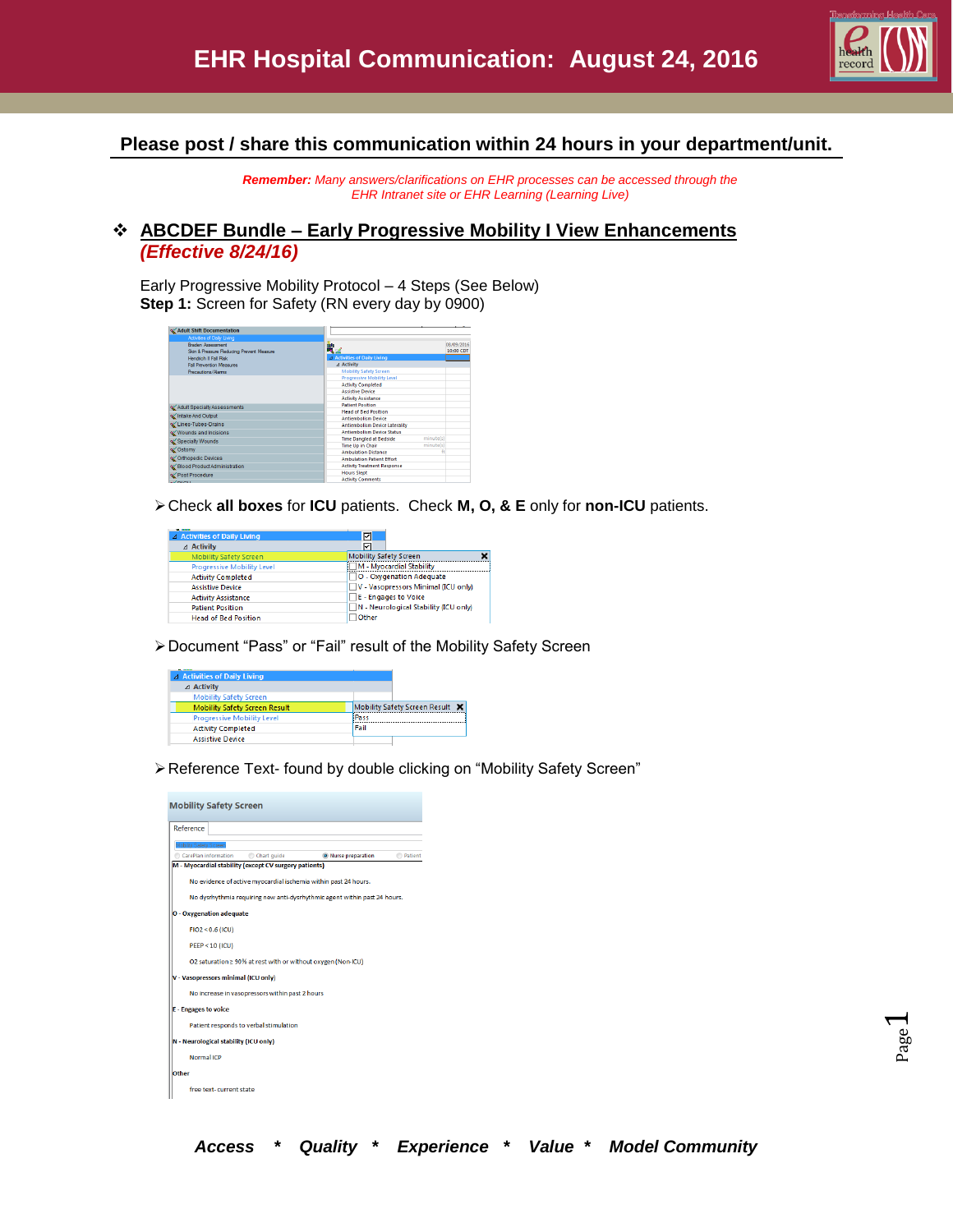

#### **Step 2:** Assess and Document Mobility Level (RN or PT)

| ----<br>4 Activities of Daily Living | 罓                                   |  |  |
|--------------------------------------|-------------------------------------|--|--|
| ⊿ Activity                           | 冈                                   |  |  |
| <b>Mobility Safety Screen</b>        |                                     |  |  |
| <b>Progressive Mobility Level</b>    | <b>Progressive Mobility Level X</b> |  |  |
| <b>Activity Completed</b>            | 10-1 - Bedrest                      |  |  |
| <b>Assistive Device</b>              | 2 - Dangle                          |  |  |
| <b>Activity Assistance</b>           | 3 - To Chair                        |  |  |
| <b>Patient Position</b>              | 4 - Ambulate                        |  |  |
| <b>Head of Bed Position</b>          | 5 - Independent                     |  |  |
|                                      |                                     |  |  |

#### **Step 3:** Implement Early Progressive Mobility

| 4 Activities of Daily Living          |           |                                   | ⊡                         |                                            |
|---------------------------------------|-----------|-----------------------------------|---------------------------|--------------------------------------------|
| ⊿ Activity                            |           |                                   | ☑                         |                                            |
| <b>Mobility Safety Screen</b>         |           |                                   |                           |                                            |
| <b>Progressive Mobility Level</b>     |           |                                   |                           |                                            |
| <b>Activity Completed</b>             |           |                                   | <b>Activity Completed</b> | $\mathbf x$                                |
| <b>Assistive Device</b>               |           |                                   |                           | <b>Remains on bed rest</b>                 |
| <b>Activity Assistance</b>            |           |                                   |                           | Chair Position in the bed                  |
| <b>Patient Position</b>               |           |                                   |                           | <b>Shoulder Flexion (5-10 repetitions)</b> |
| <b>Head of Bed Position</b>           |           |                                   |                           | Ankle Pumps (15-20 repetitions)            |
| <b>Antiembolism Device</b>            |           | Able to assist with repositioning |                           |                                            |
| <b>Antiembolism Device Laterality</b> | Dangle    |                                   |                           |                                            |
| <b>Antiembolism Device Status</b>     |           |                                   | <b>Stand in place</b>     |                                            |
| <b>Time Dangled at Bedside</b>        | minute(s) |                                   |                           | Marches in place                           |
| <b>Time Up in Chair</b>               | minute(s) |                                   | Up to chair               |                                            |
| <b>Ambulation Distance</b>            |           |                                   |                           | Slide board to chair                       |
| <b>Ambulation Patient Effort</b>      |           |                                   | Pivot to chair            |                                            |
| <b>Activity Treatment Response</b>    |           |                                   |                           | Up to bedside commode                      |
| <b>Hours Slept</b>                    |           |                                   |                           | Ambulation in room/bathroom                |
| <b>Activity Comments</b>              |           |                                   |                           | <b>Ambulation in hall</b>                  |
| A Nutrition - ADLs                    |           |                                   |                           | <b>Independent mobility</b>                |

Document assistance needed to mobilize patient

| △ Activities of Daily Living                      |                       | 囨                          |             |  |
|---------------------------------------------------|-----------------------|----------------------------|-------------|--|
| ⊿ Activity                                        |                       | 囨                          |             |  |
| <b>Mobility Safety Screen</b>                     |                       |                            |             |  |
| <b>Progressive Mobility Level</b>                 |                       |                            |             |  |
| <b>Activity Completed</b>                         |                       |                            |             |  |
| <b>Assistive Device</b>                           |                       |                            |             |  |
| <b>Activity Assistance</b>                        |                       | <b>Activity Assistance</b> |             |  |
| <b>Patient Position</b>                           |                       |                            | Independent |  |
| <b>Head of Bed Position</b>                       | Mod indep             |                            |             |  |
| <b>Antiembolism Device</b>                        | Setup/Supervision     |                            |             |  |
| <b>Antiembolism Device Laterality</b>             | <b>Standby assist</b> |                            |             |  |
| <b>Antiembolism Device Status</b>                 |                       | 1 Person assist            |             |  |
| <b>Time Dangled at Bedside</b>                    |                       | minute(s) 2 Person assist  |             |  |
| minute(s) Dependent<br><b>Time Up in Chair</b>    |                       |                            |             |  |
| ftlTotal assistance<br><b>Ambulation Distance</b> |                       |                            |             |  |

**Step 4: Document patient's response to mobility** 

| <b>WE MEET</b>                              |                                    |
|---------------------------------------------|------------------------------------|
| 4 Activities of Daily Living                | ☑                                  |
| ⊿ Activity                                  | ☑                                  |
| <b>Mobility Safety Screen</b>               |                                    |
| <b>Progressive Mobility Level</b>           |                                    |
| <b>Activity Completed</b>                   |                                    |
| <b>Assistive Device</b>                     | <b>Activity Treatment Response</b> |
| <b>Activity Assistance</b>                  |                                    |
| <b>Patient Position</b>                     | Well tolerated                     |
| <b>Head of Bed Position</b>                 | <b>Blood pressure changes</b>      |
| <b>Antiembolism Device</b>                  | <b>Diaphoretic</b>                 |
| <b>Antiembolism Device Laterality</b>       | Dizziness/Lightheadedness          |
| <b>Antiembolism Device Status</b>           | Dysrhythmia                        |
| minute(s)<br><b>Time Dangled at Bedside</b> | Fatigue                            |
| minute(s)<br><b>Time Up in Chair</b>        | <b>Nausea</b>                      |
| <b>Ambulation Distance</b>                  | Oxygen desaturation                |
| <b>Ambulation Patient Effort</b>            | Pain                               |
| <b>Activity Treatment Response</b>          | Shortness of breath                |
| <b>Hours Slept</b>                          | Verbalizes fear of falling         |
| <b>Activity Comments</b>                    | Other                              |

**Early Progressive Mobility Protoco**l



*For questions contact Anne Putzer at [aputzer@columbia-stmarys.org](mailto:aputzer@columbia-stmarys.org) or Dani Wanek at [Danine.wanek@columbia-stmarys.org](mailto:Danine.wanek@columbia-stmarys.org)*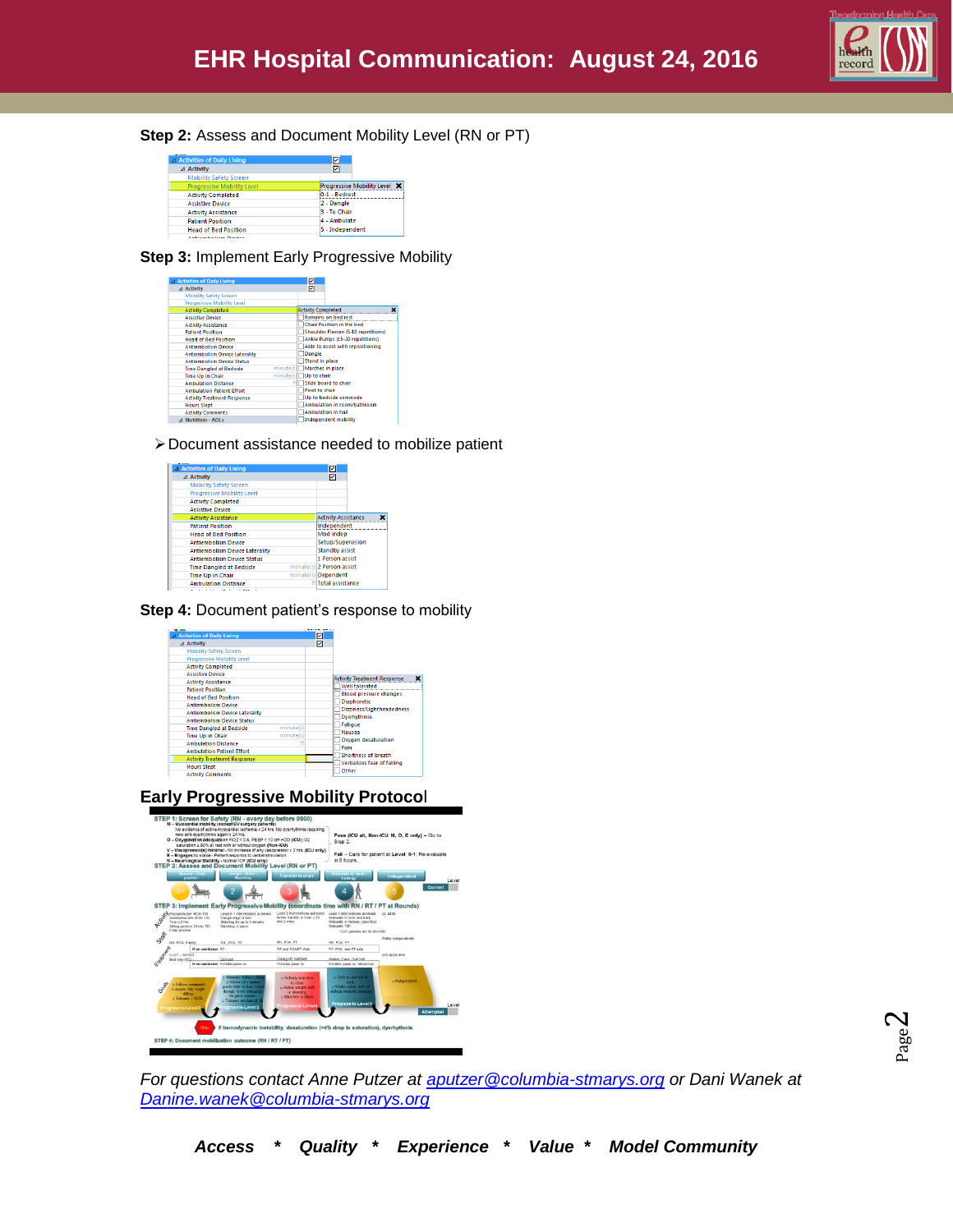

## **Nutrition Consult Order in Sepsis PowerPlan** *(Effective week of 8/22/16)*

 Revise nutrition consult order, which is currently pre-checked on the Sepsis Admission PowerPlan, to appear un-checked.

*For questions, contact Julie Kreckow RN at [jkreckow@columbia-stmarys.org](mailto:jkreckow@columbia-stmarys.org)*

#### **CRRT Plain Dialysate Bags – Barcode Scanning** *(Effective Immediately)*

A question has been raised recently regarding the inability to barcode scan the plain dialysate bags used with CRRT, as these bags do not have a barcode on them. Pharmacy will continue work on a possible solution. Until one is determined, you may override barcode scanning for the plain dialysate bags only.

*For questions, contact Mark Kopetsky, Clinical Informatics, [mkopetsk@columbia-stmarys.org](mailto:mkopetsk@columbia-stmarys.org)*

## **New Lab Orderables** *(Effective Now)*

- In an effort to promote patient and employee safety the Columbia St. Mary's hospital laboratory is adding the following new orderable tests:
	- o "Creutzfeldt Jakob Prion Panel"
	- o "CSF Tau Protein"
	- o "CSF 14-3-3 Protein"
- Standard precautions are used for all patients with known or suspected prion disease with high risk tissues for exposure being brain, spinal cord, and eyes.
- Ordering these new tests will automatically send a communication to Infection Control and the Laboratory making them aware of the patient so that **all testing** can be forwarded to a reference laboratory to reduce patient and employee risk of transmission.
- Please note that when one of these new orders are placed there will be no testing performed here at CSM.
- All testing will be sent out to prevent exposure to the laboratory and pathology staff. For more information on Creutzfeldt-Jakob and Prion Diseases please see our hospital policy [here](https://columbia-stmarys.policystat.com/policy/848898/latest/) and the [CDC](http://www.cdc.gov/prions/cjd/index.html)
- These orders were previously ordered as a miscellaneous test. The Creutzfeldt Jakob Prion Panel includes the Tau and 14-3-3 protein or they can be ordered separate.
- **Specimen type**: Cerebrospinal fluid (CSF) should be obtained by lumbar puncture. The first 2ml of CSF that flows from the tap should be discarded. Collect 2-5ml of CSF, avoiding bloody tap.
- **Reported in**: 7-14 days.

*For questions, please contact Eric Lenz Technical specialist – Lab [elenz@columbia-stmarys.org](mailto:elenz@columbia-stmarys.org)*

# **Lab Orderable Name Update** *(Effective 8/29/16)*

| <b>Current Name</b>           | NEW Name            |
|-------------------------------|---------------------|
| <b>Pathology NGYN Request</b> | Cytology Body Fluid |

Synonyms available:

| Pathology NGYN Request   |
|--------------------------|
| Cytology Non-GYN Request |

The specimen types associated with the Orderable include:

Urine, Bronchial washes, Broncioalveolar Lavages, Ascites, Peritoneal fluids, Pleural fluid, Sputum, Brushings-Multiple Sites, Washings- Multiple Sites, Breast Secretions, Spinal Fluid, Cyst Fluids- Multiple Sites, Fine Needle Aspirations: Multiple Sites

*For questions contact: Colleen Stowe -Technical Specialist - Cytology - [Colleen.Stowe@columbia](mailto:Colleen.Stowe@columbia-stmarys.org)[stmarys.org](mailto:Colleen.Stowe@columbia-stmarys.org)*

Page ო